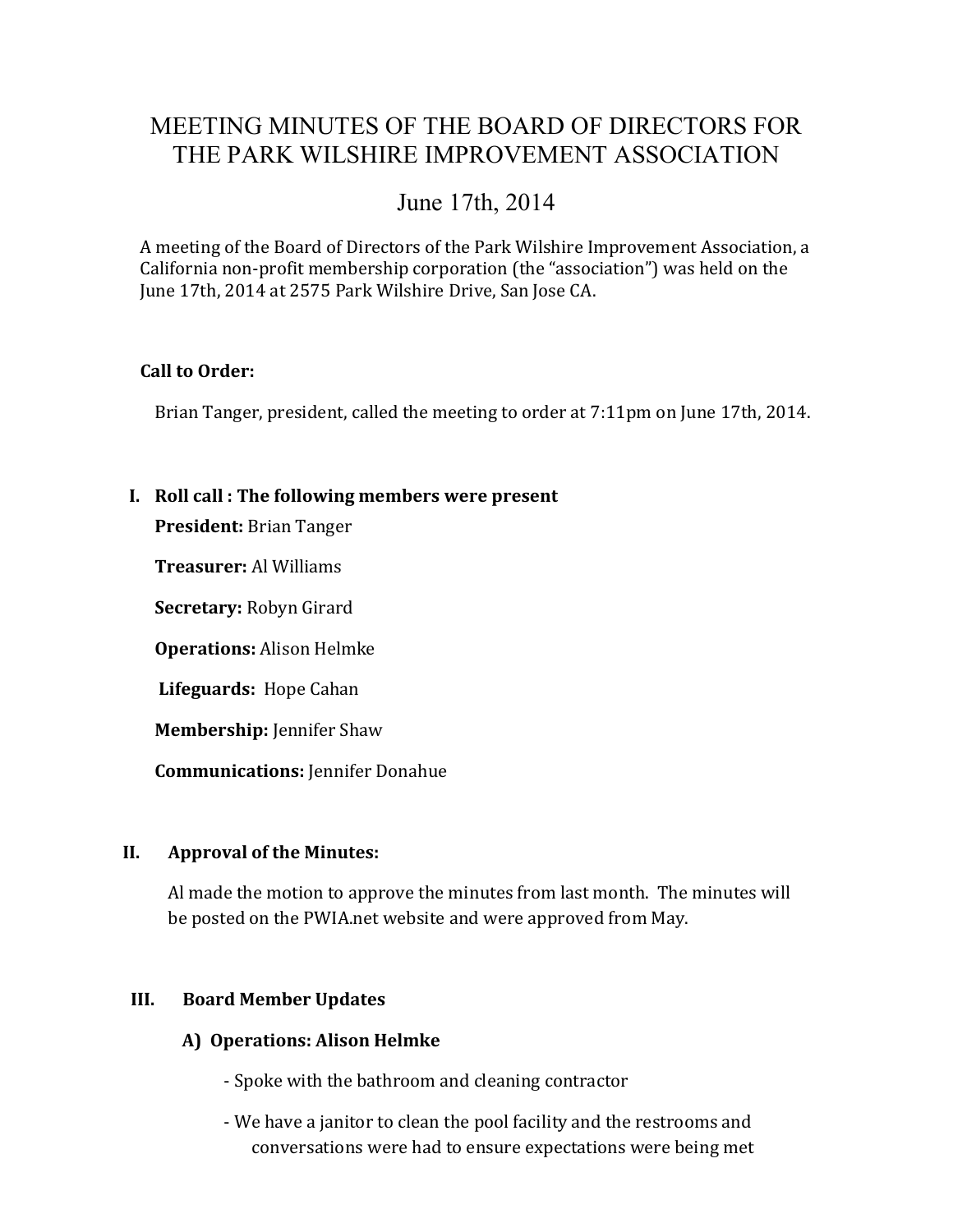- Jennifer D. made a motion to extend Kyle T. "half a friend of the board."
- Review putting in a cement ramp in winter near the kitchen area.

#### **B) Treasurer: Al Williams**

- Report reviewed: no major concerns. We are in solid budget standings.
- San Jose will put our garbage bills on the property taxes per Al.

## **C) Secretary: Robyn Girard**

**-** no current report

## **D) Lifeguards: Hope Cahan**

- Lauren has reviewed the cleaning rules with the lifeguards.
- Lauren Barnes is managing the lesson and lifeguard schedule. She will be managing the lifeguards and swim lessons.
- Lifeguards will be making the judgments along with board members on any incidents that occur at the pool.
- Over 10 guests is a pool party. So members need to remember that if a family has over ten guests this is considered a pool party.

## **E) Membership: Jennifer Shaw**

- 165 families on the waitlist
- Jennifer Shaw has the current waitlist and is prioritizing families accordingly. The process for 2014 is the family is emailed and then called once there is an opening for them on the list. They can then decide if they chose to utilize their spot and join the pool.

## **F) Communications: Jennifer Donahue**

- Reviewed items for the next newsletter (appropriate swim diapers, swim lessons, guest process and fireworks/issues for the 4th of July).

## **IV. Unfinished Business**

- WIFI/hotspot is being looked into by Brian Tanger. WIFI through Comcast or AT&T was not a feasible solution.